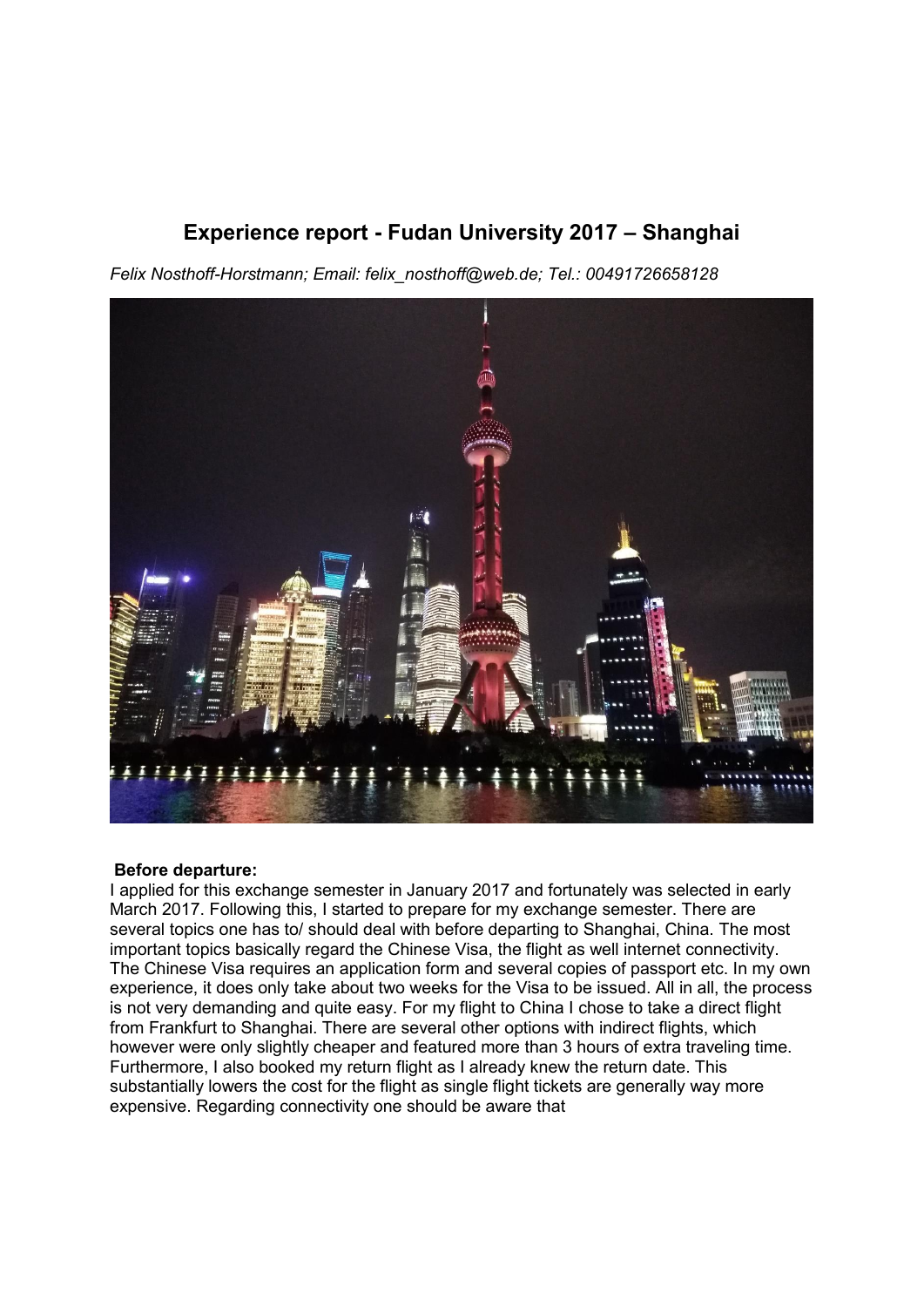China blocks various internet services like for example Google, Facebook, Instagram and so on. As I possess an android mobile phone that uses the Google Play Store, I therefore had to download a VPN App to access the aforementioned services and respectively my app store. My recommendation would be the slightly expensive ExpressVPN, which worked for me without major problems in China. However, there are also other free VPN apps.

## **Arrival:**

I arrived in Shanghai one and a half weeks before the semester start at the Fudan University in late August. The arrival in Shanghai was quite easy. Even though, the Pudong airport is relatively far out of the city, the metro is very convenient to travel to the city center. It takes about one hour. Even though, most Chinese people don't really speak English or are hesitant to do so, the way is well signposted. One can reduce this travel time by taking the Maglev train for some part of the way. This reduces the travel time to about 30 minutes.

# **Accommodation:**

As I did not get a place in the Fudan dormitory, I had to find an accommodation off-campus. In the end, I have to say that I am very happy about this as the university campus is quite far from the city center. In my personal opinion, one misses a lot of the actual Shanghai life when living on campus. As I arrived in Shanghai early, I chose to look for accommodation after arriving in Shanghai. Therefore, I booked a hostel room for the first week. Regarding the housing market in Shanghai, one has to understand that it is very unique and different to the German one. It is actually very easy and does not take a lot of time to find a flat in Shanghai. However, one should be aware and cautious of scams! You should not pay anything before you are certain that the person you are talking to is allowed to rent out the flat and is going to register you at the right police station! Otherwise you could get into serious trouble with the police, which obviously is not smart in such a different country. The advantage of looking for a flat after arriving in Shanghai is that you can actually visit the flats and also see if the agent/ landlord is legit. After a couple of days I found a nice room in a shared flat in the city center. In the course of this, I would recommend to look out for a flat close to line 10 as this metro directly services the Fudan University area.

## University/ Courses:

The Fudan University has more than one campus. The campus for business/ economics studies is the Handan Campus in the north of Shanghai close to metro station Jiangwan Stadium. As the campus is very huge, the Chinese bike apps come in very handy (See mobility section). Depending on where you need to go on the campus, it may make also sense to get off the metro one or two stations earlier.

In my own experience, the level regarding workload and difficulty varies largely across courses. In the first two weeks one has to choose the courses. In my case, the introduction of courses conveyed a good overview of what was going to be required for the courses. In comparison with my home university, I have to state that the grades at the Fudan University are generally based on more and different parts, while Frankfurt often only requires one exam. For example, courses at the Fudan University more often feature term paper, assignments as well as presentations. I have to say that I very much liked the aforementioned way of studying. My course selection included "Doing Business in China", "China's Taxation and Fiscal System", "Asset Pricing" und "Corporate Finance". I would recommend all of the courses, but I have to say that for instance "Doing Business in China" is way more comprehensive and demanding than the others.

# **Food:**

Shanghai offers all kinds of food. Literally every cuisine can be found. In general, food is really cheap in Shanghai. Especially, if you buy street food or in smaller restaurants. European-style food is regularly more expensive than Chinese food and comparable to prices in Europe. However, I would recommend to try the different taste of the Chinese kitchen. There is plenty to experience from for example various types of dumplings, spicy Sichuan food, Shanghainese crabs or a hot pot. Mobility in Shanghai: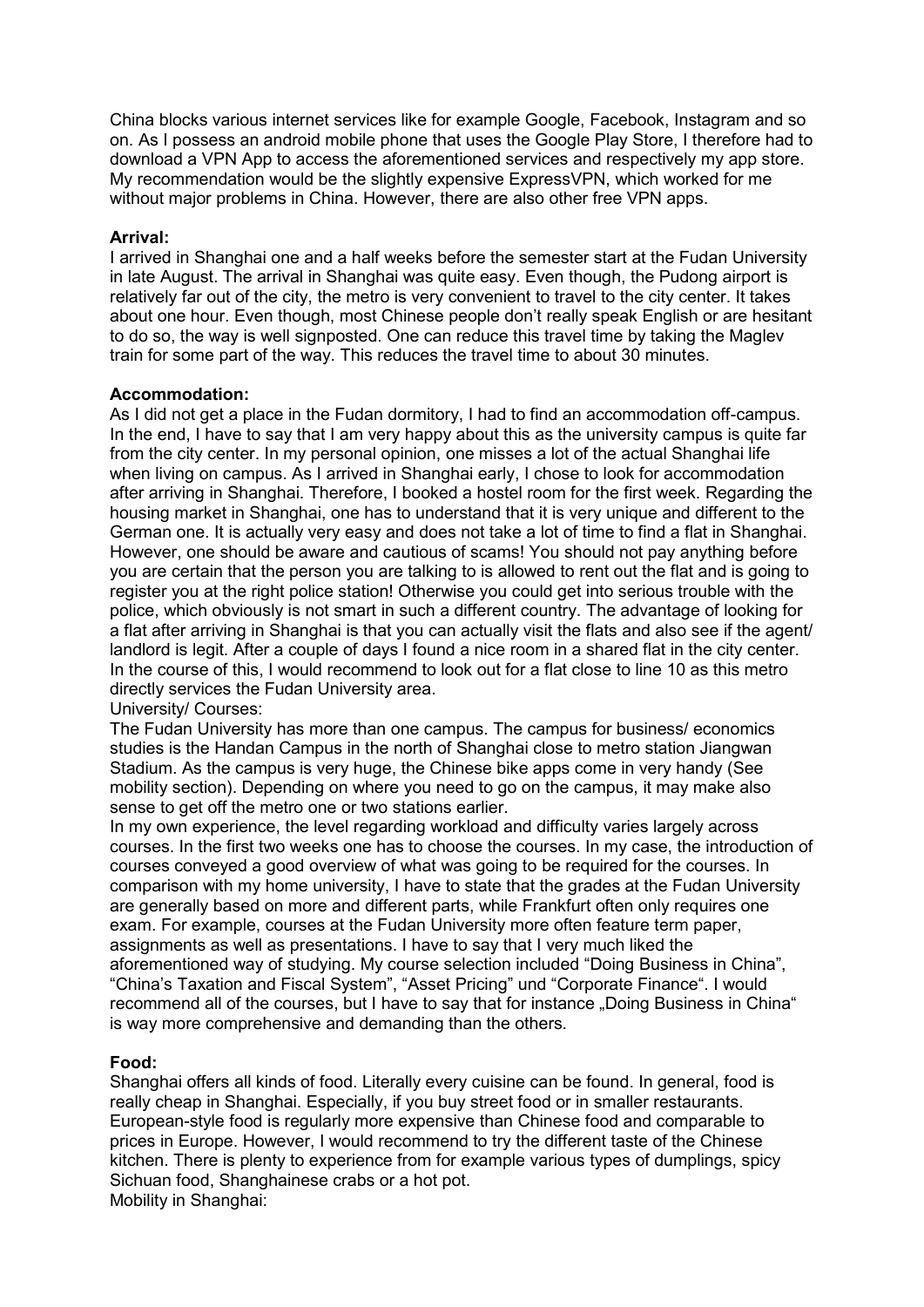The metro system in Shanghai is very well-developed. Moreover, it is not very expensive as one regular ride costs around 50cents. In addition, it is possible to get a prepaid metro card which gives you a further discount on each ride. Another opportunity is to download one of the bike apps for shorter distances. They are called Mobike and Ofo. One has to make a deposit, which is refundable. Riding a bike is very cheap in Shanghai. I bought a smart pass for mobike, which cost me about 50cents and allowed me to ride bikes for free for 2 hours. Another opportunity is the DIDI app. DIDI is the Chinese "UBER" and basically is an app where you can call taxi or private drivers. It is really cheap compared to Germany and tells you approximately how much you are going to spend before each ride. Especially, when the metro closes at around  $10 - 11$ pm Didi comes in very handy. Furthermore, it helps you to ride a taxi as most taxi drivers do not speak English. In the app you are able to set your departure location and arrival location in English. For train rides in China I would recommend to use Ctrip. Therewith you can easily book trains, planes as well as hotels in China. Money/

### **Payments:**

It is useful to apply for a credit card that allows you to withdraw money without paying fees before your departure to China. In addition, it was very easy and cheap for me to open up a Chinese bank account at ICBC. I only had to pay about 60 cents for opening the bank account. With this bank account, you are able to use mobile payment apps like WeChat and AliPay. These apps are very popular and you can pay with them almost everywhere. Very often even at small shops without a real cash register. It is also very useful when transferring your monthly rent. Therefore, I would recommend to open up an account at a nearby bank in China after you arrive.

### **Trips/ Leisure:**

In addition to studying, I also spend some time to explore Shanghai as well as some other sights in China. Regarding Shanghai itself, I can recommend a variety of places including inter alia the Bund, Shanghai Tower, Xitiandi, Tianzifang, Zhujiajiao, Fake Market (Metro station Science and Technology Museum) and Taylor Market (South Bund Soft Spinning Market). Furthermore, Shanghai offers a lot of nice places to go out at night. There are for example manifold rooftop bars like Bar Rouge, the Kartel, Hyatt on the Bund, Flair and so on. Additionally, a lot of clubs offer promotions for western people including free drinks etc. In order to get these promotions you only have to contact one of manifold promoters and say their name at the club entrance. Outside of Shanghai, I visited the Yellow Mountains, Hangzhou as well as Beijing. The Yellow Mountains are simply beautiful and the ways are not too crowded. Only the platforms near the cableway were very crowded with Chinese tourists. Further, I would definitely recommend everyone to visit Beijing and see the Forbidden City as well as the Great Wall. For the Great Wall, I visited the Mutianyu part which is harder to reach, but definitely less crowded and more beautiful in my own experience. However, I spend most of the time in Shanghai, as I did a trip throughout China before this exchange.

### **Weather/Smog:**

The weather in Shanghai is quite comparable to Germany, but a little bit more extreme. In my own experience, the seasons lag the ones in Germany and the transition from summer to winter weather was very short. For instance it was quite warm until late October, but gets quickly cold in November. One big topic when talking about weather in China of course is the smog. That basically means that the air quality is not very good in many cities in China, including Shanghai. However, it must say that I did not experience the smog as a major problem. In sum, it were maybe about 10 really bad days in Shanghai with an air quality index of 200. On days like this you should probably stay inside and otherwise wear a face mask.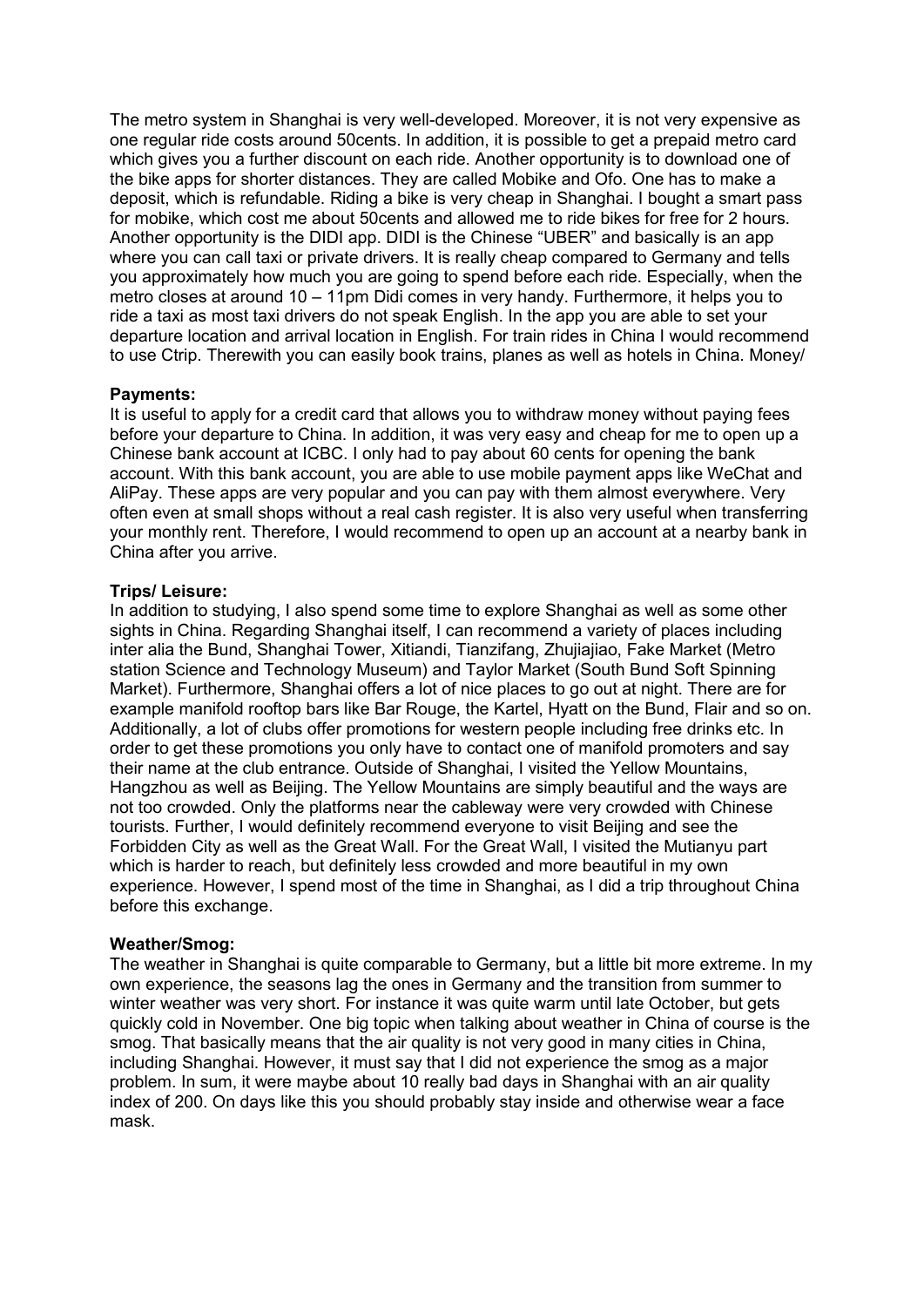Additionally, I was told by friends that lived in Shanghai for some time that the smog got better over the years. Therefore, smog might be even less a problem for future exchange students.

### **End:**

Shanghai is one of the largest cities in the world and features a unique combination of Chinese culture, which was greatly influenced by western countries over the years. My aforementioned own experiences should help to have a good start in Shanghai. However, I would recommend that one should just be open for the Chinese culture and eager to make his/her own new experiences.

Furthermore, I am always happy to answer any questions regarding my exchange semester or the life in Shanghai! All the best wishes to my exchange successors with the Fudan University! It's going to be an experience of a lifetime! In the end of this experience report, I would like to say thanks to the Faculty's International Office for making this exchange possible as well as the Banco Santander and Bank of Shanghai that supported my exchange with the FIMP program!



 *1. Shanghai ʹ The Bund*



2.*Hangzhou ʹ West Lake*